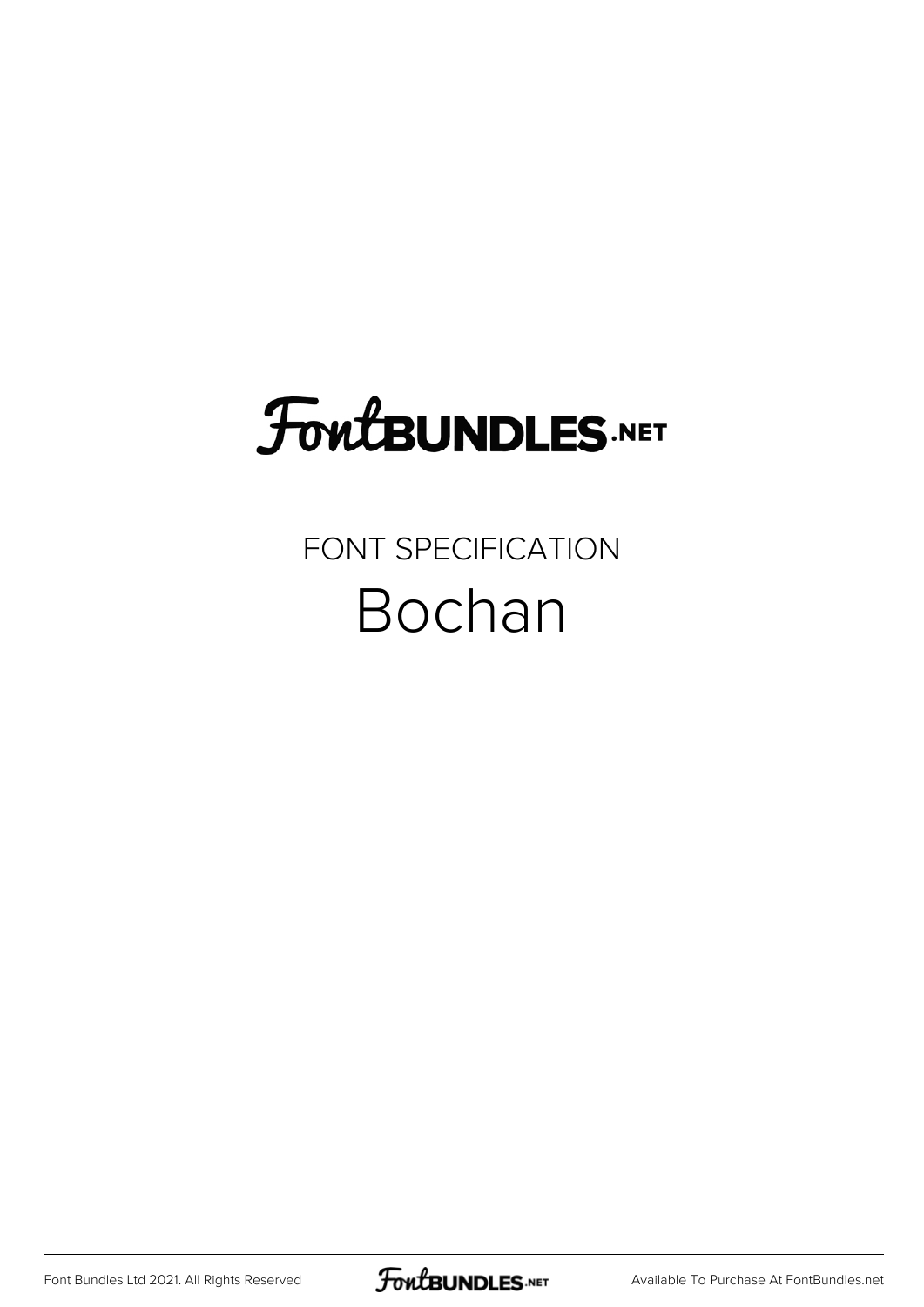#### Bochan Sans - Regular

**Uppercase Characters** 

## ABCDEEGHUKI M NOPQRSTUVWXY

Lowercase Characters

### abcdefghijklmn Opgrstuvwxvz

**Numbers** 

## 0123456789

**Punctuation and Symbols** 

#### $# S %$  $\ast$  $\therefore$  ; < = > ?<br> { | } ;  $\mathcal{C}$  $\int$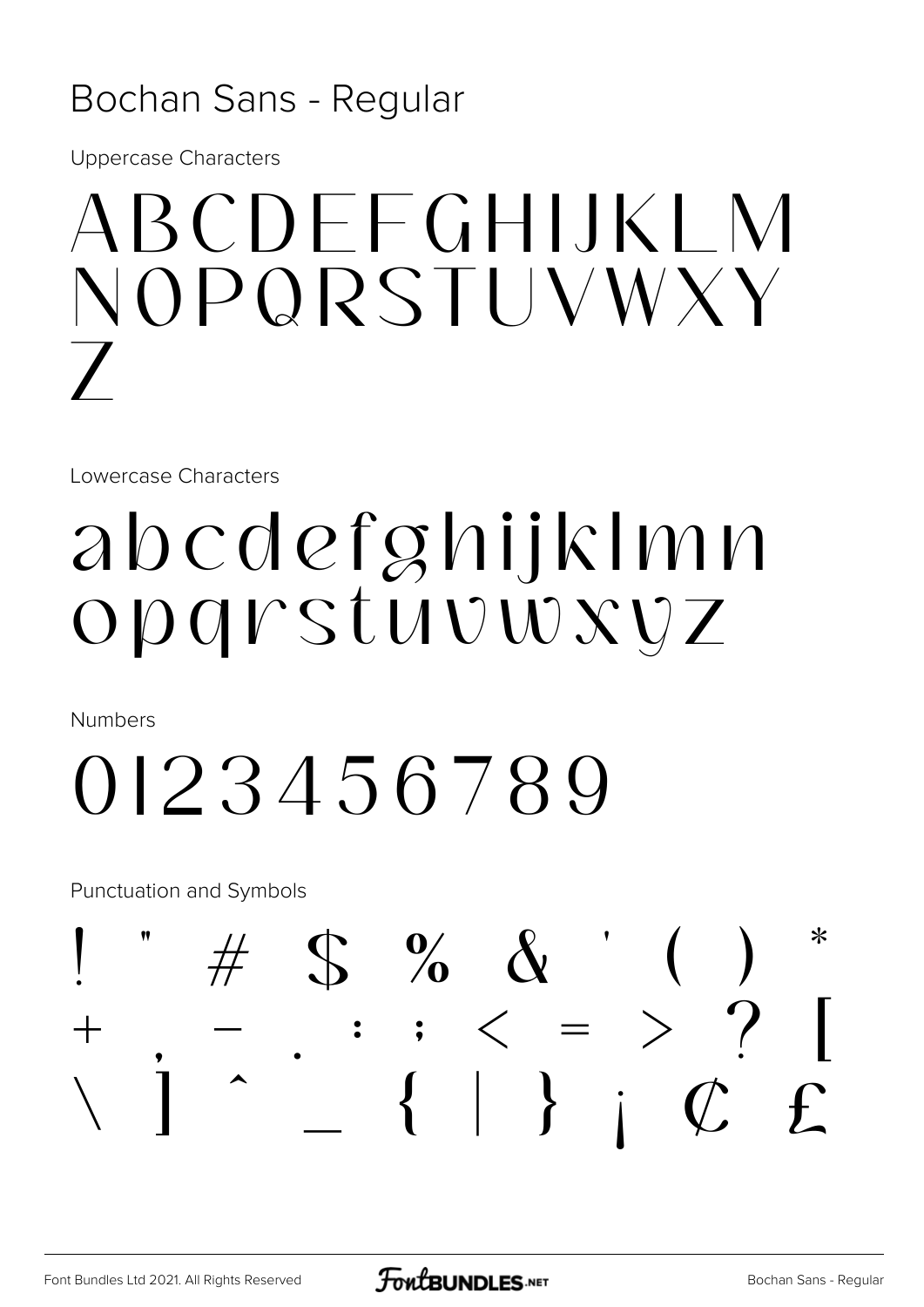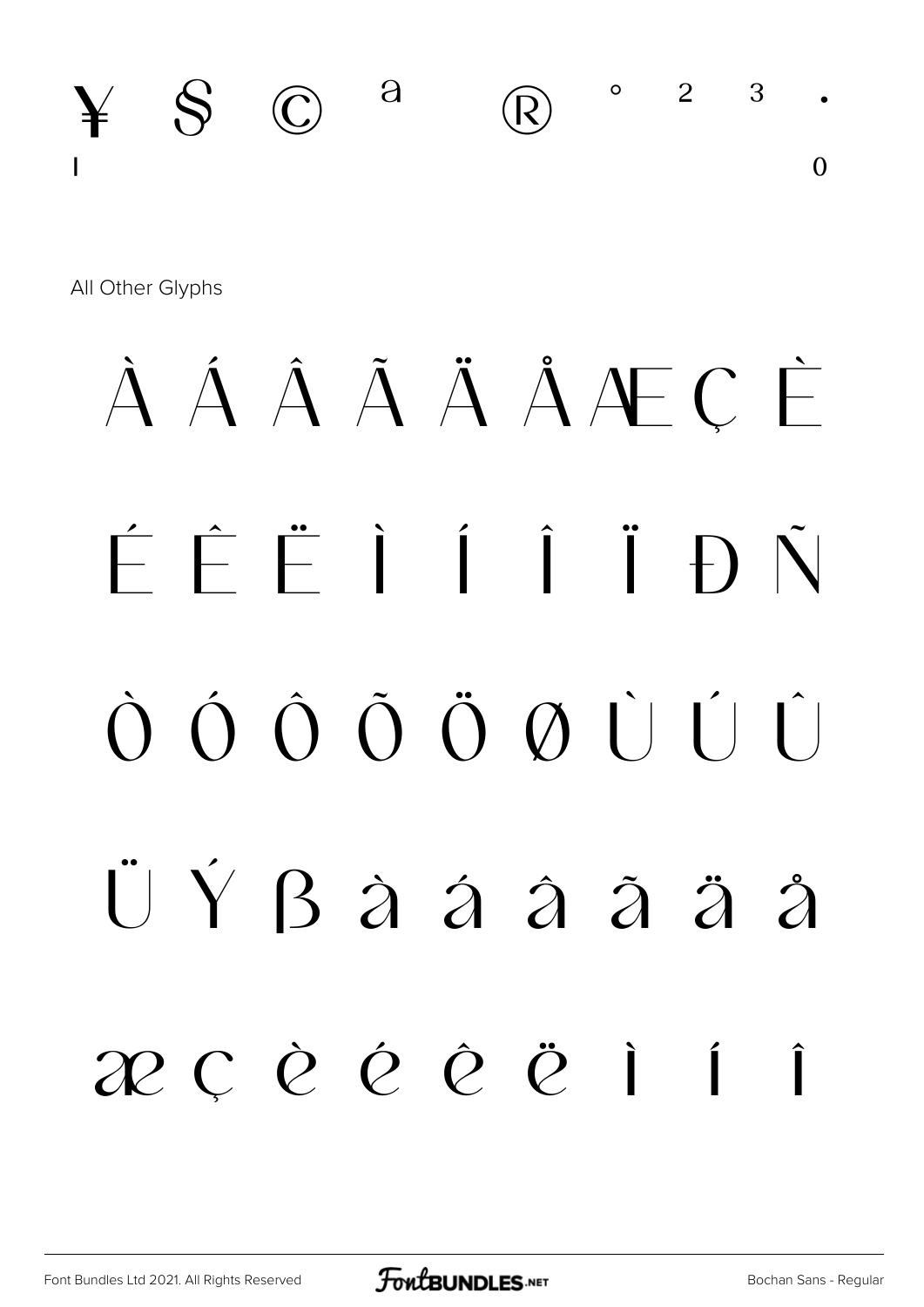## $\ddot{\mathsf{I}}$  dn  $\dot{\mathsf{O}}$  do  $\ddot{\mathsf{O}}$  do  $\ddot{\mathsf{O}}$ Ù Ú Û Ü Ý Þ Ÿ · Œ œŠŠŴŴŶŶŸŽ ŽŴŴŴŴŴŴŶ  $\frac{0}{2}$

 $\bigoplus$   $\mathbb{R}$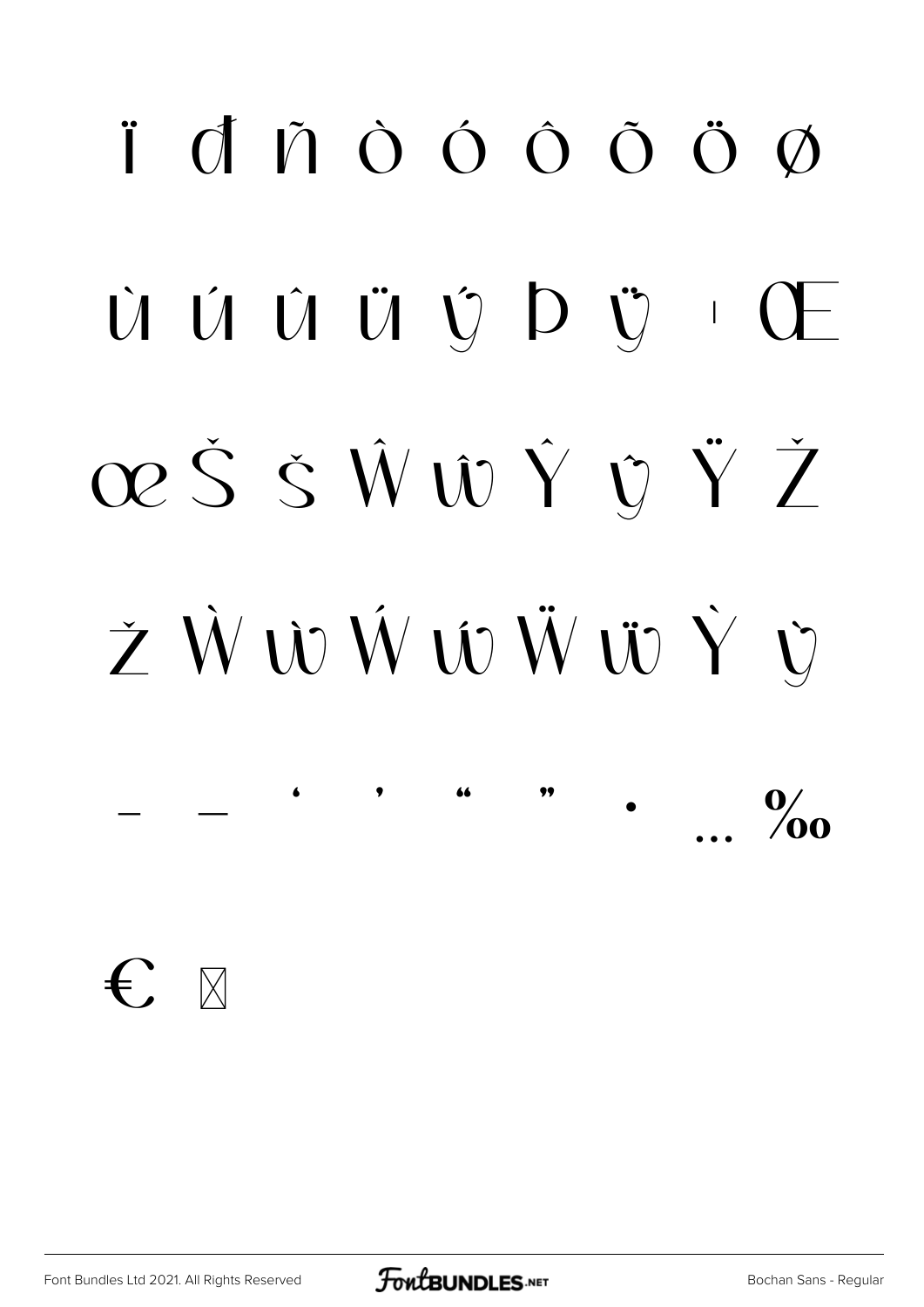#### Bochan Serif - Regular

**Uppercase Characters** 

## ABCDEFGHIJKI M NOPORSTUVWXY

Lowercase Characters

### abcdefghijklmno parstuvwxyz

**Numbers** 

## 0123456789

**Punctuation and Symbols** 

#### $\#$  \$ % & '  $\ast$  $\therefore$  ;  $\langle = \rangle ?$ <br> $\{ | \}$  ;  $\emptyset$  $\int$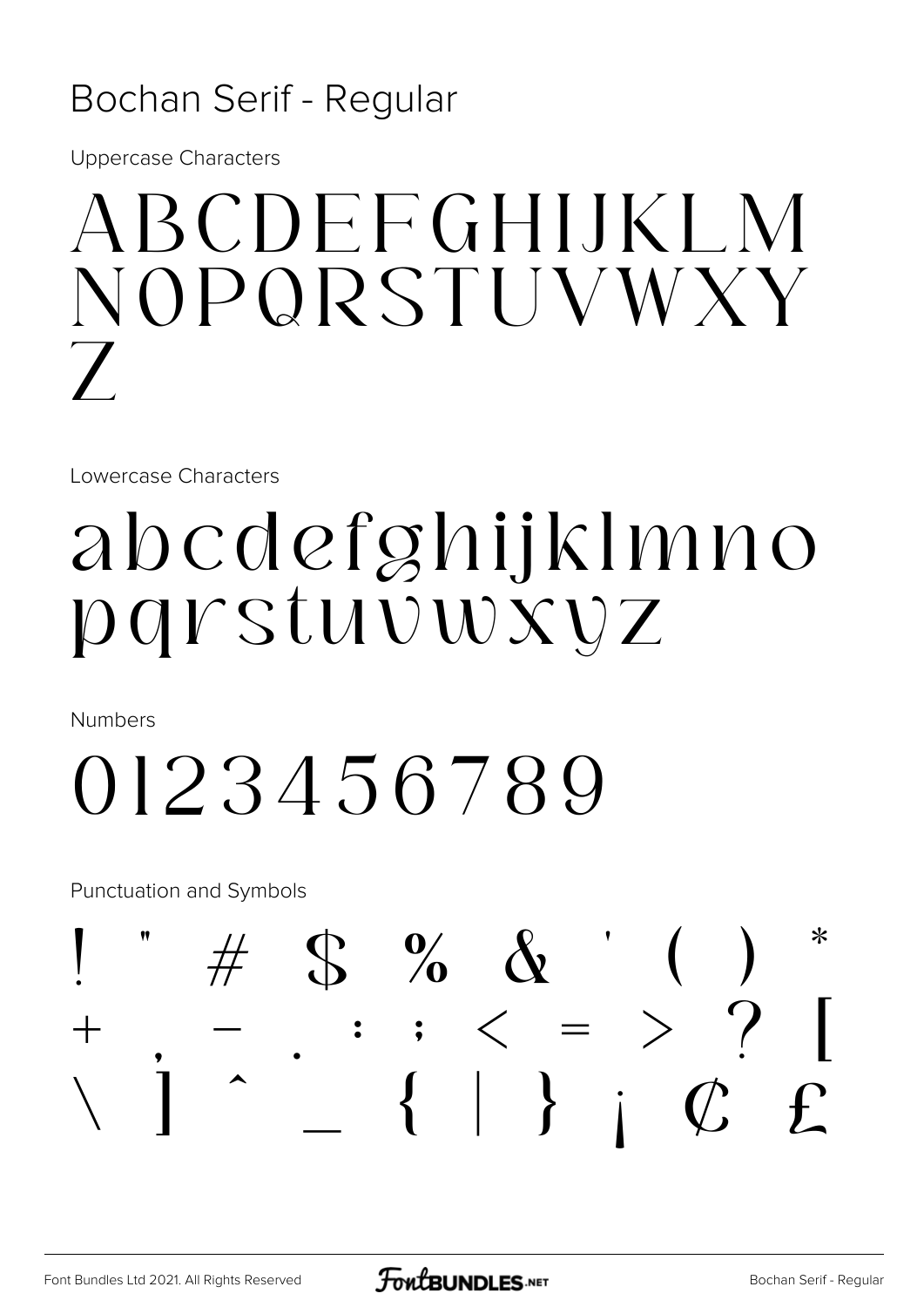

All Other Glyphs

## À Á Â Ä Ä Å Æ C È ÉÊËIÍÎÐÑ ÜÝ D B à á â ã ä å æcèéê ë  $\overrightarrow{I}$  $\blacksquare$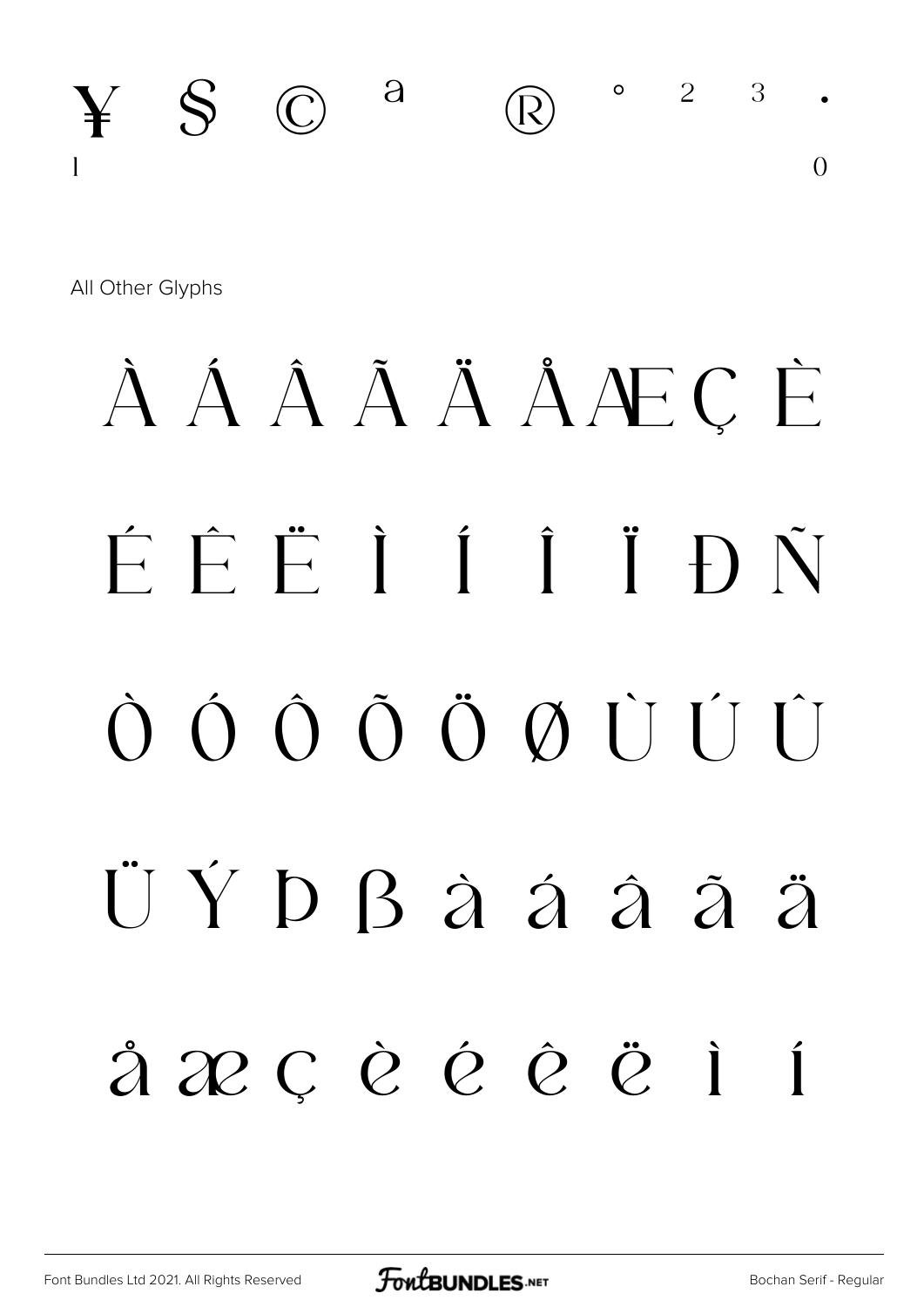## $\hat{I}$   $\hat{I}$   $\hat{O}$   $\hat{O}$   $\hat{O}$   $\hat{O}$   $\hat{O}$  $\emptyset$  ù ú û ü v v ch œŠŠŴŴŶŶŽ ŽŴŴŴŴŴŸÙ  $\frac{0}{2}$

 $\leftarrow$   $\mathbb{R}$ 

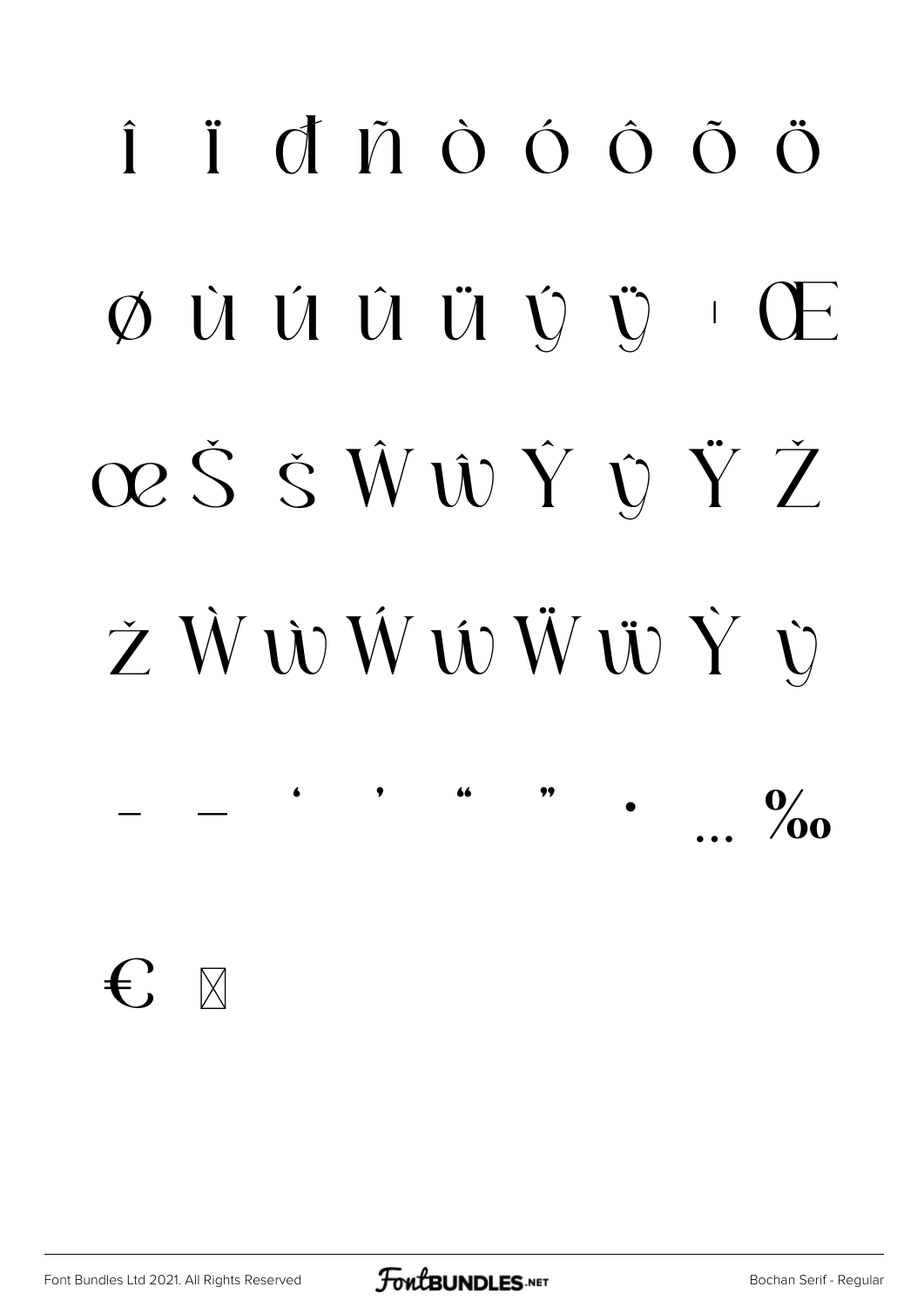#### Bochan Sans Alternate - Regular

**Uppercase Characters** 

### $ABCDEFGHIJKIM$  $N\Theta P Q R S T I N N X Y$

Lowercase Characters

### abcdefghijklmno parstuvwxvz

**Numbers** 

### 0123456789

Punctuation and Symbols

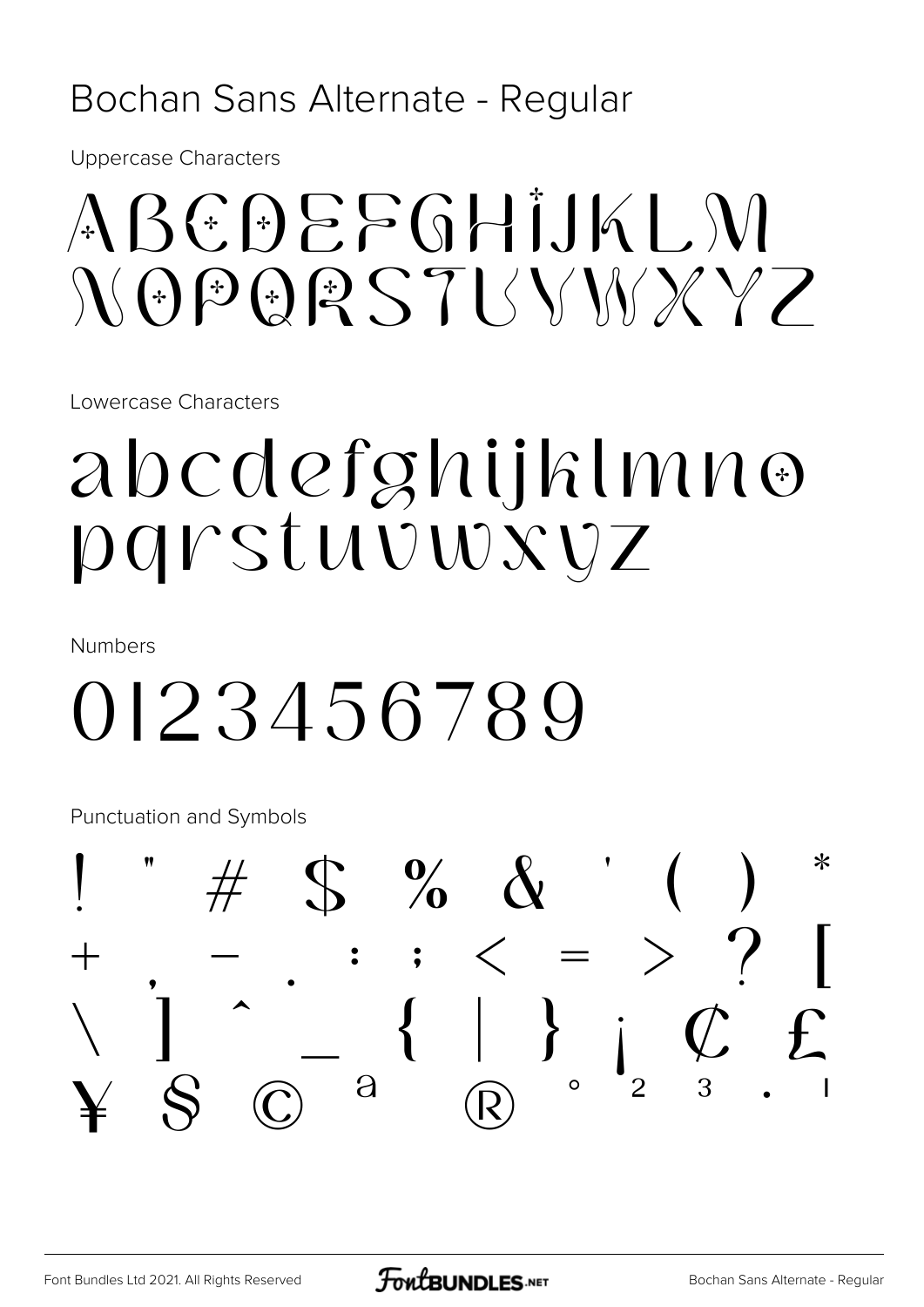All Other Glyphs

## $\hat{A}$   $\hat{A}$   $\hat{A}$   $\hat{A}$   $\hat{A}$   $\hat{A}$   $\hat{A}$   $\hat{B}$   $\hat{C}$ É Ê Ë Ì Í Î Ï Ð Ñ  $\hat{\Theta}$   $\hat{\Theta}$   $\hat{\Theta}$   $\hat{\Theta}$   $\hat{\Theta}$   $\hat{\Theta}$   $\hat{\Theta}$   $\hat{\Theta}$   $\hat{\Theta}$   $\hat{\Theta}$ Ü Ý ß à á â ã ä å æ ç è é ê ë ì í î

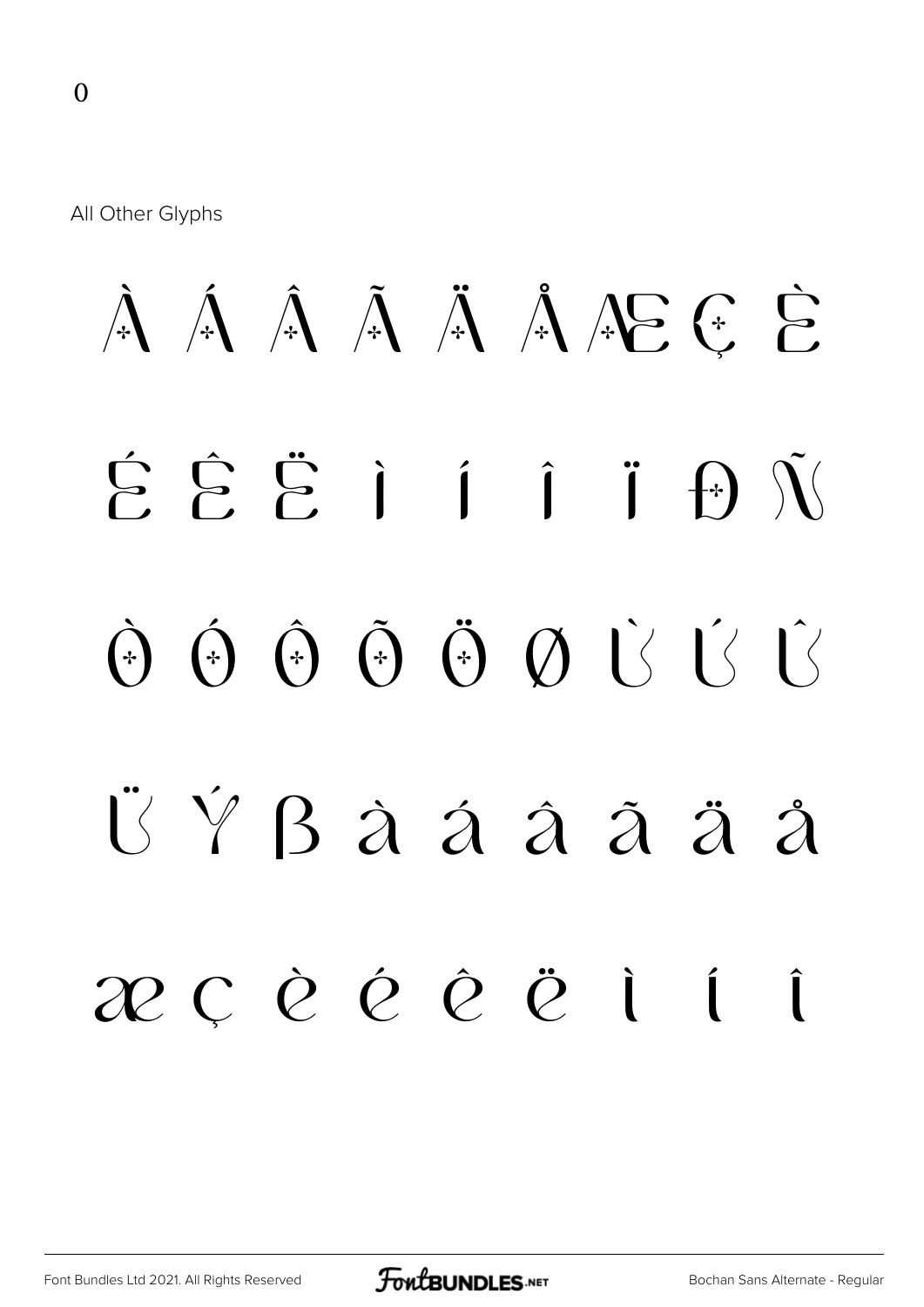# $\ddot{\mathbf{i}}$  d  $\ddot{\mathbf{0}}$   $\dot{\mathbf{0}}$   $\dot{\mathbf{0}}$   $\ddot{\mathbf{0}}$   $\ddot{\mathbf{0}}$   $\ddot{\mathbf{0}}$   $\ddot{\mathbf{0}}$ Ù Ú Û Ü Ü V D Ÿ E œŠŠŴŴŶŶŽ Ž ŴŴŴŴŴŴŶ  $\frac{0}{200}$  $\epsilon$  ABIKIMPR. Zabcdefon

**FoutBUNDLES.NET**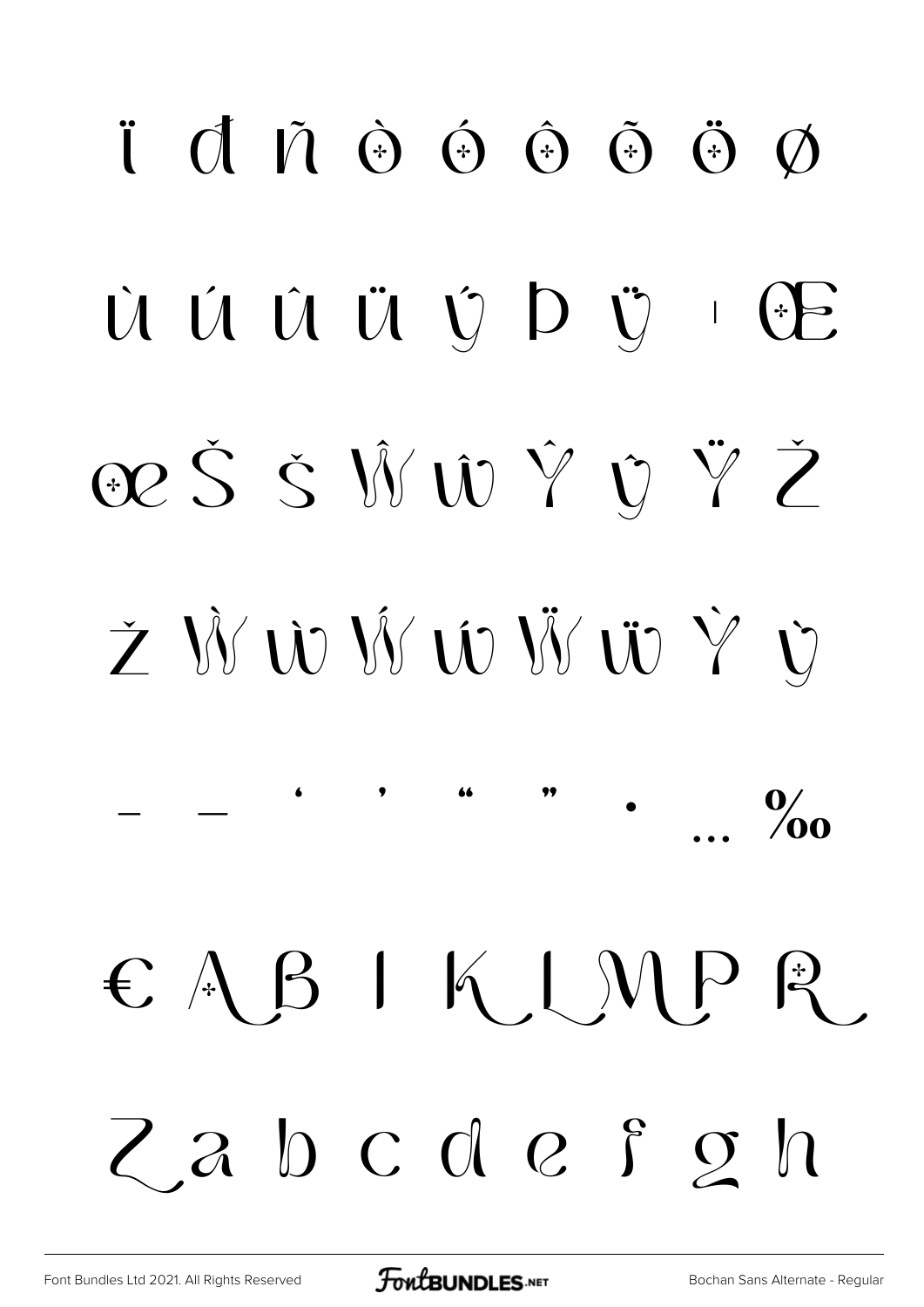# $2$   $8$   $1$   $m$   $n$   $s$   $p$   $q$ rs i u v w x y z alamanchemeneneuga giimin it Il ra ri th ti r cteansooss ti view fi st x

Font Bundles Ltd 2021. All Rights Reserved

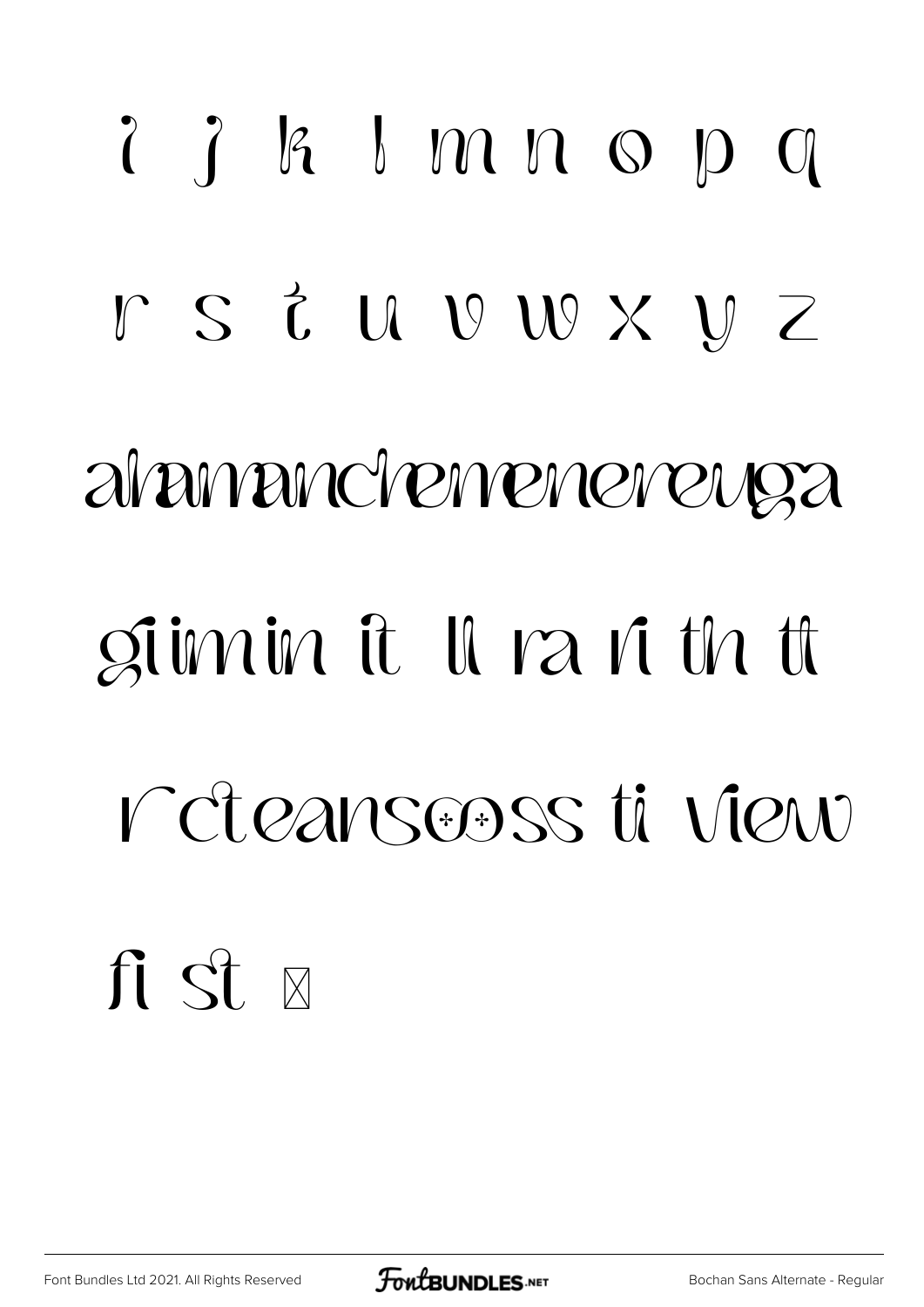#### Bochan Serif Alternate - Regular

**Uppercase Characters** 

## $ABGDEFGHIJKIM$  $N \Theta$  PQRSTISYMXY

Lowercase Characters

### abcdefghijklmn Opgrstuvwxvz

**Numbers** 

## 0123456789

**Punctuation and Symbols** 

#### $\#$  S % & ⋇  $\bullet$  $\int$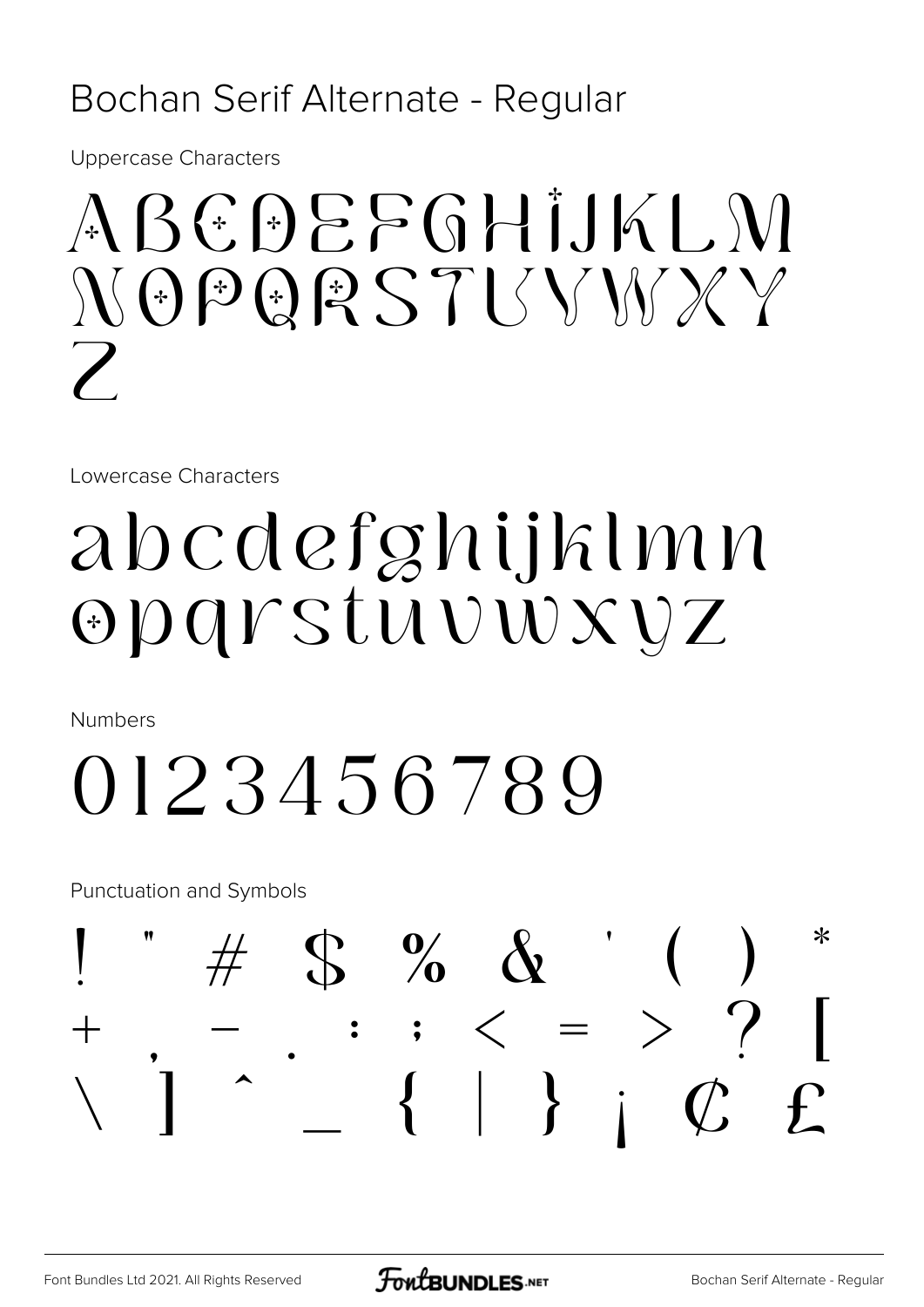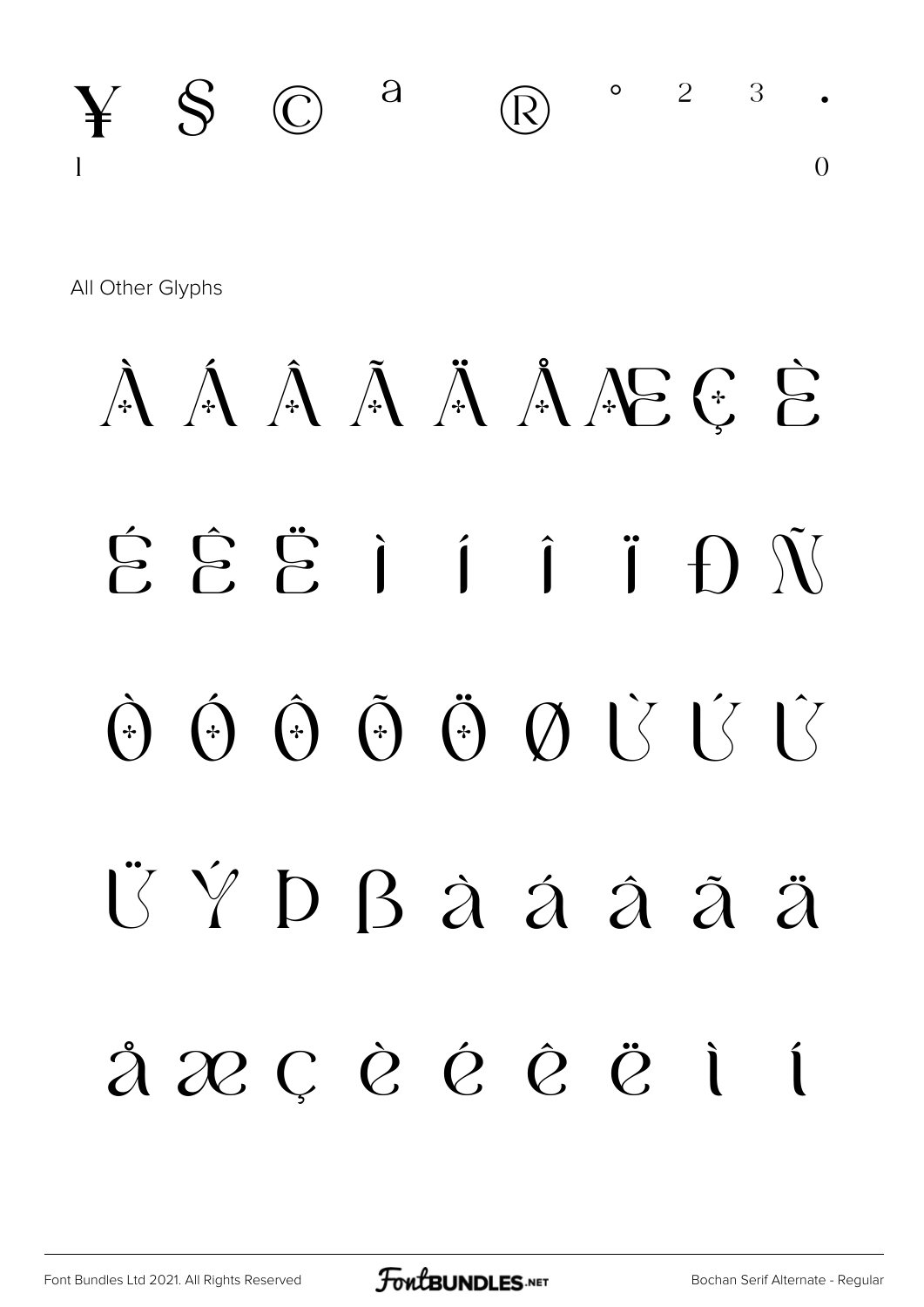# $\hat{I}$   $\hat{I}$   $\hat{O}$   $\hat{O}$   $\hat{O}$   $\hat{O}$   $\hat{O}$   $\hat{O}$  $\emptyset$  ù ú û ü v v · E œŠŠŴŴŶŶŽ Ž Ŵ Ŵ Ŵ Ŵ Ŵ Ÿ Ù  $\frac{0}{200}$ € A B I K I M P R Zabcdefon

**FoutBUNDLES.NET**